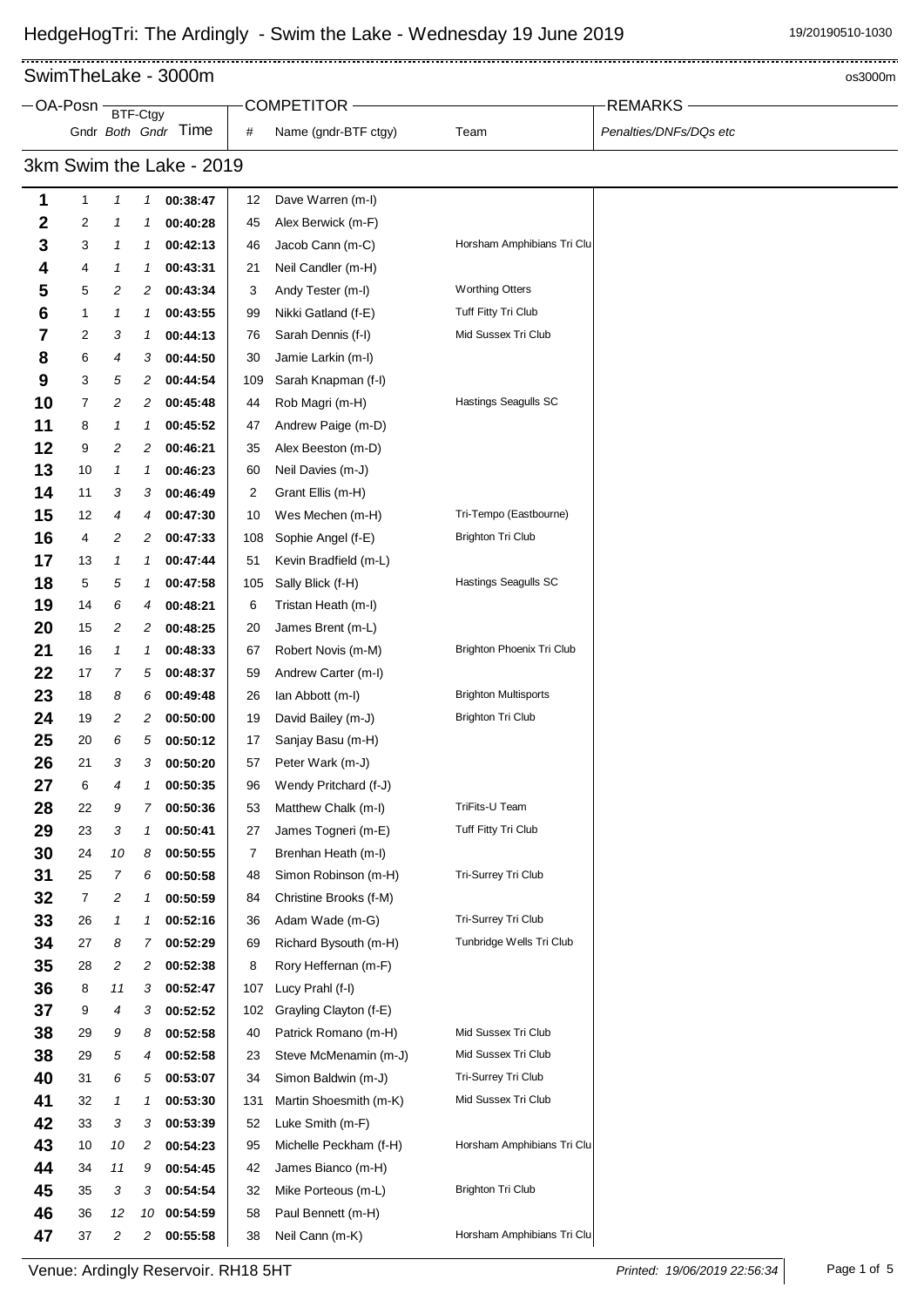## SwimTheLake - 3000m os3000m os3000m os3000m os3000m os3000m

|          | OA-Posn  |          | BTF-Ctgy       |                         |           | COMPETITOR -                                 |                                 | <b>REMARKS</b>         |
|----------|----------|----------|----------------|-------------------------|-----------|----------------------------------------------|---------------------------------|------------------------|
|          |          |          |                | Gndr Both Gndr Time     | #         | Name (gndr-BTF ctgy)                         | Team                            | Penalties/DNFs/DQs etc |
| 48       | 38       | 5        | $\overline{a}$ | 00:56:10                | 37        | Nicholas Gandy (m-E)                         |                                 |                        |
| 49       | 11       | 7        | 2              | 00:56:33                | 78        | Elise Claringbull (f-J)                      | Tri-Surrey Tri Club             |                        |
| 50       | 39       | 4        | 4              | 00:56:34                | 49        | Jack Swallow (m-F)                           |                                 |                        |
| 51       | 40       | 12       | 9              | 00:56:37                | 4         | Chris Schultz (m-l)                          | Tri-Tempo (Eastbourne)          |                        |
| 52       | 41       | 13       | 11             | 00:56:43                | 33        | Neil Pysden (m-H)                            | Team Bodyworks XTC              |                        |
| 53       | 42       | 2        | 2              | 00:56:47                | 50        | Robert Jessop (m-G)                          | <b>Brighton Tri Club</b>        |                        |
| 54       | 43       | 13       | 10             | 00:56:55                | 24        | Rob Southern (m-l)                           |                                 |                        |
| 55       | 44       | 14       | 11             | 00:56:59                | 66        | Graham Stephenson (m-l)                      | <b>Portsmouth Triathletes</b>   |                        |
| 56       | 45       | 14       |                | 12 00:57:03             | 29        | Guy Mace (m-H)                               | Tri-Tempo (Eastbourne)          |                        |
| 57       | 46       | 5        | 5              | 00:57:07                | 63        | Ben Anscombe (m-F)                           | Hastings & Rother Tri Club      |                        |
| 58       | 12       | 15       | 3              | 00:57:36                | 93        | Julie Honess (f-H)                           | Tri-Tempo (Eastbourne)          |                        |
| 59       | 47       | 15       | 12             | 00:57:57                | 70        | Wil MacKintosh (m-I)                         |                                 |                        |
| 59       | 13       | 6        | 1              | 00:57:57                | 106       | Rose Wilmot (f-F)                            | <b>Brighton Tri Club</b>        |                        |
| 61       | 48       | 16       |                | 13 00:58:04             | 15        | Chris Taylor (m-H)                           |                                 |                        |
| 62       | 14       | 3        | 1              | 00:58:16                | 86        | Nicola Wignall (f-K)                         | Ocean Lake Tri Club             |                        |
| 63       | 49       | 3        | 2              | 00:58:18                | 16        | Colin Tallowin (m-M)                         |                                 |                        |
| 64       | 50       | 3        | 3              | 00:59:04                | 68        | William Jensen (m-G)                         |                                 |                        |
| 65       | 15       | 8        | 3              | 00:59:11                | 89        | Camilla Southern (f-J)                       | Mid Sussex Tri Club             |                        |
| 66       | 51       | 17       | 14             | 00:59:50                | 28        | Adrian Klingenburg (m-H)                     |                                 |                        |
| 67       | 52       | 16       |                | 13 01:00:38             | 5         | Tom Sanderson (m-l)                          | <b>Brighton Multisports</b>     |                        |
| 68       | 16       | 18       | 4              | 01:01:06                | 92        | Johanna Dowle (f-H)                          | Tri-Tempo (Eastbourne)          |                        |
| 69       | 17       | 9        | 4              | 01:02:13                | 83        | Catherine Bevan (f-J)                        |                                 |                        |
| 70       | 53       | 19       |                | 15 01:02:22             | 64        | Peter Littleboy (m-H)                        | Tuff Fitty Tri Club             |                        |
| 71       | 18       | 4        | 1              | 01:02:23                | 110       | Jess Albert (f-G)                            |                                 |                        |
| 72       | 19       | 17       | 4              | 01:02:26                | 111       | Nicola Catterall (f-I)                       |                                 |                        |
| 73       | 54       | 20       | 16             | 01:02:44                | 61        | Craig Dann (m-H)                             |                                 |                        |
| 74       | 20       | 18       | 5              | 01:02:46                | 97        | Sharon Herring (f-I)                         |                                 |                        |
| 75       | 55       | 4        | 3              | 01:03:15                | 55        | William Darby (m-K)                          | Hastings & Rother Tri Club      |                        |
| 76<br>77 | 56       | 5        | 4              | 01:03:28                | 18        | Alan Lawlor (m-G)                            | Mid Sussex Tri Club             |                        |
| 78       | 57<br>21 | 19<br>20 | 6              | 14 01:03:44<br>01:04:14 | 39<br>103 | Dax Gulmohamed (m-I)<br>Karen Pattison (f-I) |                                 |                        |
| 79       | 58       | 6        | 5              | 01:04:17                | 9         | Jason Newbery (m-G)                          | Tri-Tempo (Eastbourne)          |                        |
| 80       | 59       | 21       | 15             | 01:05:35                | 65        | Tom McLeish (m-l)                            | Swim-1st Tri Club               |                        |
| 81       | 60       | 22       | 16             | 01:05:38                | 41        | Andrew Willliams (m-l)                       |                                 |                        |
| 82       | 61       | 21       |                | 17 01:05:59             | 31        | Matthew Fry (m-H)                            | Tri-Tempo (Eastbourne)          |                        |
| 83       | 22       | 23       | $\mathbf{7}$   | 01:07:19                | 80        | Rachael Woolston (f-I)                       | <b>Brighton Tri Club</b>        |                        |
| 84       | 62       | 24       |                | 17 01:07:23             | 14        | Darren Kent (m-l)                            | Tri-Surrey Tri Club             |                        |
| 85       | 23       | 7        | 2              | 01:08:29                | 85        | Holly Manktelow (f-G)                        |                                 |                        |
| 86       | 24       | 22       | 5              | 01:08:31                | 82        | Virginia Santer (f-H)                        |                                 |                        |
| 87       | 25       | 10       | 5              | 01:09:13                | 98        | Joanne Smith (f-J)                           | Team Bodyworks XTC              |                        |
| 88       | 26       | 25       | 8              | 01:09:27                | 77        | Theodora Stewart (f-I)                       | Freedom Tri (Crowborough)       |                        |
| 89       | 63       | 4        | 4              | 01:10:35                | 22        | Trevor Wignall (m-L)                         | Ocean Lake Tri Club             |                        |
| 90       | 64       | 23       | 18             | 01:10:46                | 54        | Joe Baskerville (m-H)                        | <b>Brighton Tri Club</b>        |                        |
| 91       | 27       | 11       | 6              | 01:12:16                | 88        | Sue Newman (f-J)                             | Freedom Tri (Crowborough)       |                        |
| 92       | 28       | 26       | 9              | 01:12:25                | 94        | Janet Pretorius (f-I)                        |                                 |                        |
| 93       | 29       | 12       | 7              | 01:14:49                | 101       | Margarot Tesolin (f-J)                       |                                 |                        |
| 94       | 30       | 13       | 8              | 01:16:16                | 75        | Anna Tummers (f-J)                           |                                 |                        |
| 95       | 31       | 5        | 2              | 01:16:18                | 74        | Diana Rowe (f-K)                             |                                 |                        |
| 96       | 32       | 14       | 9              | 01:17:52                | 72        | Jan Dupree (f-J)                             | <b>Brighton Tri Race Series</b> |                        |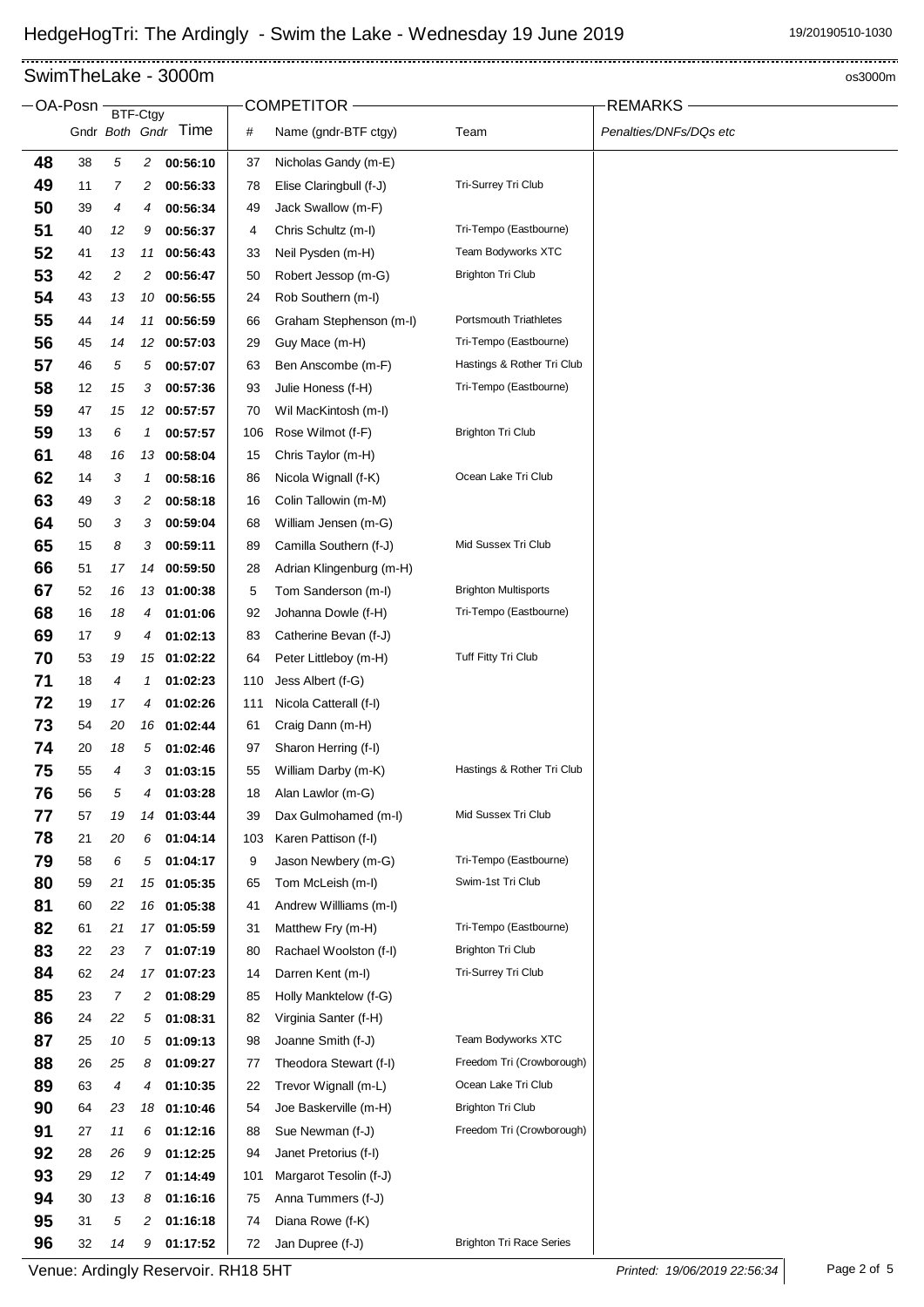### $\frac{1}{2}$ SwimTheLake - 3000m os3000m os3000m os3000m os3000m os3000m

|                           | $-$ OA-Posn - | BTF-Ctgy                   |               |                     |     | <b>COMPETITOR</b>           |                             | <b>REMARKS</b>         |  |  |  |  |
|---------------------------|---------------|----------------------------|---------------|---------------------|-----|-----------------------------|-----------------------------|------------------------|--|--|--|--|
|                           |               |                            |               | Gndr Both Gndr Time | #   | Name (gndr-BTF ctgy)        | Team                        | Penalties/DNFs/DQs etc |  |  |  |  |
| 97                        | 33            | 6                          | $\mathbf{3}$  | 01:22:24            | 79  | Rosalyn Addison (f-K)       | <b>Brighton Tri Club</b>    |                        |  |  |  |  |
|                           |               |                            |               | 00:22:02            | 91  | Susannah Gerety (f-I)       |                             | DNF_Swim               |  |  |  |  |
|                           |               |                            |               | 00:20:25            | 100 | Gemma Shadbolt (f-G)        | <b>Brighton Multisports</b> | DNF_Swim               |  |  |  |  |
|                           |               |                            |               | 00:35:27            | 62  | Toby Quantrill (m-J)        |                             | DNF_Swim               |  |  |  |  |
|                           |               |                            |               | 00:48:39            | 104 | Stephanie Clark (f-G)       |                             | DNF_Swim               |  |  |  |  |
| SwimTheLake - 1500m       |               |                            |               |                     |     |                             |                             |                        |  |  |  |  |
|                           |               |                            |               |                     |     |                             |                             | os1500m                |  |  |  |  |
|                           | $-OA-Posn -$  | BTF-Ctgy                   |               |                     |     | COMPETITOR -                |                             | <b>REMARKS</b>         |  |  |  |  |
|                           |               |                            |               | Gndr Both Gndr Time | #   | Name (gndr-BTF ctgy)        | Team                        | Penalties/DNFs/DQs etc |  |  |  |  |
| 1k5m Swim the Lake - 2019 |               |                            |               |                     |     |                             |                             |                        |  |  |  |  |
| 1                         | 1             | $\boldsymbol{\mathcal{L}}$ | 1             | 00:20:20            | 142 | Guy Powdrill (m-l)          |                             |                        |  |  |  |  |
| 2                         | 2             | 1                          | 1             | 00:21:05            | 121 | Mik Onions (m-H)            | <b>Brighton Tri Club</b>    |                        |  |  |  |  |
| 3                         | 3             | 2                          | 2             | 00:21:37            | 147 | Francesco Da Re (m-l)       | Horsham Amphibians Tri Clu  |                        |  |  |  |  |
| 3                         | 3             | 1                          | 1             | 00:21:37            | 146 | Neil Smith (m-J)            | Tri-Tempo (Eastbourne)      |                        |  |  |  |  |
| 5                         | 5             | 2                          | 2             | 00:22:26            | 153 | Dale Moran (m-H)            | iSwim                       |                        |  |  |  |  |
| 6                         | 1             | 3                          | $\mathcal{I}$ | 00:22:40            | 191 | Teresa White (f-I)          | <b>Brighton Multisports</b> |                        |  |  |  |  |
| 7                         | 6             | 2                          | 2             | 00:22:56            | 119 | Rene Maan (m-J)             |                             |                        |  |  |  |  |
| 8                         | 2             | 1                          | 1             | 00:23:17            | 210 | Laura Westwood (f-F)        | <b>Brighton Tri Club</b>    |                        |  |  |  |  |
| 9                         | 7             | 3                          | 3             | 00:23:19            | 144 | Dan Purchase (m-H)          |                             |                        |  |  |  |  |
| 10                        | 8             | 1                          | 1             | 00:23:25            | 162 | Jack Udale (m-E)            |                             |                        |  |  |  |  |
| 11                        | 3             | 1                          | 1             | 00:23:33            | 198 | Emily Chambers (f-C)        |                             |                        |  |  |  |  |
| 12                        | 4             | 4                          | 2             | 00:23:52            | 183 | Sarah Davison (f-I)         |                             |                        |  |  |  |  |
| 12                        | 9             | 4                          | 3             | 00:23:52            | 152 | Alistair Marshman (m-l)     | Bexhill Runners & Tri       |                        |  |  |  |  |
| 14                        | 10            | 6                          | 4             | 00:24:00            | 151 | Dan Marshman (m-l)          | Bexhill Runners & Tri       |                        |  |  |  |  |
| 15                        | 11            | 2                          | 2             | 00:24:10            | 137 | Danny Turnock (m-E)         | Freedom Tri (Crowborough)   |                        |  |  |  |  |
| 16                        | 12            | 3                          | 3             | 00:24:13            | 158 | Robert McDonald (m-J)       |                             |                        |  |  |  |  |
| 17                        | 13            | 1                          | 1             | 00:24:29            | 139 | Thomas Gray (m-D)           | East Grinstead Tri Club     |                        |  |  |  |  |
| 18                        | 14            | 4                          | 4             | 00:24:33            | 149 | Paul Blackmore (m-J)        | Team T.H.E                  |                        |  |  |  |  |
| 19                        | 15            | 5                          | 5             | 00:25:08            | 140 | Stuart Lenton (m-J)         |                             |                        |  |  |  |  |
| 20                        | 16            | 1                          | 1             | 00:25:38            | 156 | Greg Knapman (m-K)          |                             |                        |  |  |  |  |
| 21                        | 17            | 2                          | 1             | 00:26:18            | 113 | Scott MacKenzie (m-F)       |                             |                        |  |  |  |  |
| 22                        | 5             | 4                          | 1             | 00:26:38            | 179 | Louisa Wilson (f-H)         |                             |                        |  |  |  |  |
| 23                        | 6             | 1                          | 1             | 00:27:05            | 205 | Helen Goddard (f-G)         | Bexhill Runners & Tri       |                        |  |  |  |  |
| 24                        | 7             | 5                          | 2             | 00:27:14            | 177 | Louise Lawrence (f-H)       |                             |                        |  |  |  |  |
| 25                        | 18            | 2                          | 2             | 00:27:22            | 126 | Andy Theodoulides (m-K)     | Tri-Tempo (Eastbourne)      |                        |  |  |  |  |
| 26                        | 19            | 7                          | 5             | 00:27:40            | 132 | Steve Kemsley (m-I)         |                             |                        |  |  |  |  |
| 27                        | 8             | 3                          | 2             | 00:27:56            | 209 | Lauren Swatton (f-F)        |                             |                        |  |  |  |  |
| 28                        | 9             | 6                          | 3             | 00:28:22            | 193 | Harriet Cunningham (f-H)    | <b>Brighton Tri Club</b>    |                        |  |  |  |  |
| 29                        | 20            | 4                          | 2             | 00:28:24            | 157 | Jon Barnes (m-F)            | Horsham Tri Club            |                        |  |  |  |  |
| 30                        | 21            | 2                          | 1             | 00:28:33            | 122 | Nick Holmes (m-G)           |                             |                        |  |  |  |  |
| 31                        | 22            | 3                          | 3             | 00:28:38            | 141 | Andrew Maltby (m-K)         |                             |                        |  |  |  |  |
| 32                        | 23            | 6                          | 6             | 00:29:15            | 143 | Ivan Horsfall-Turner (m-J)  |                             |                        |  |  |  |  |
| 33                        | 24            | 5                          | 3             | 00:29:49            | 129 | Nick Beach (m-F)            |                             |                        |  |  |  |  |
| 34                        | 10            | 8                          | 3             | 00:29:51            | 181 | Frances Dennington (f-I)    |                             |                        |  |  |  |  |
| 35                        | 11            | 9                          | 4             | 00:29:58            | 204 | Sara Leatherland (f-I)      | <b>Brighton Tri Club</b>    |                        |  |  |  |  |
| 36                        | 12            | 7                          | 1             | 00:30:17            | 203 | Dominique Weller (f-J)      |                             |                        |  |  |  |  |
| 37                        | 13            | 6                          | 3             | 00:30:22            | 201 | Lucie Alexander - Orr (f-F) |                             |                        |  |  |  |  |
| 38                        | 14            | 7                          | 4             | 00:30:40            | 207 | Susie Strachan (f-H)        |                             |                        |  |  |  |  |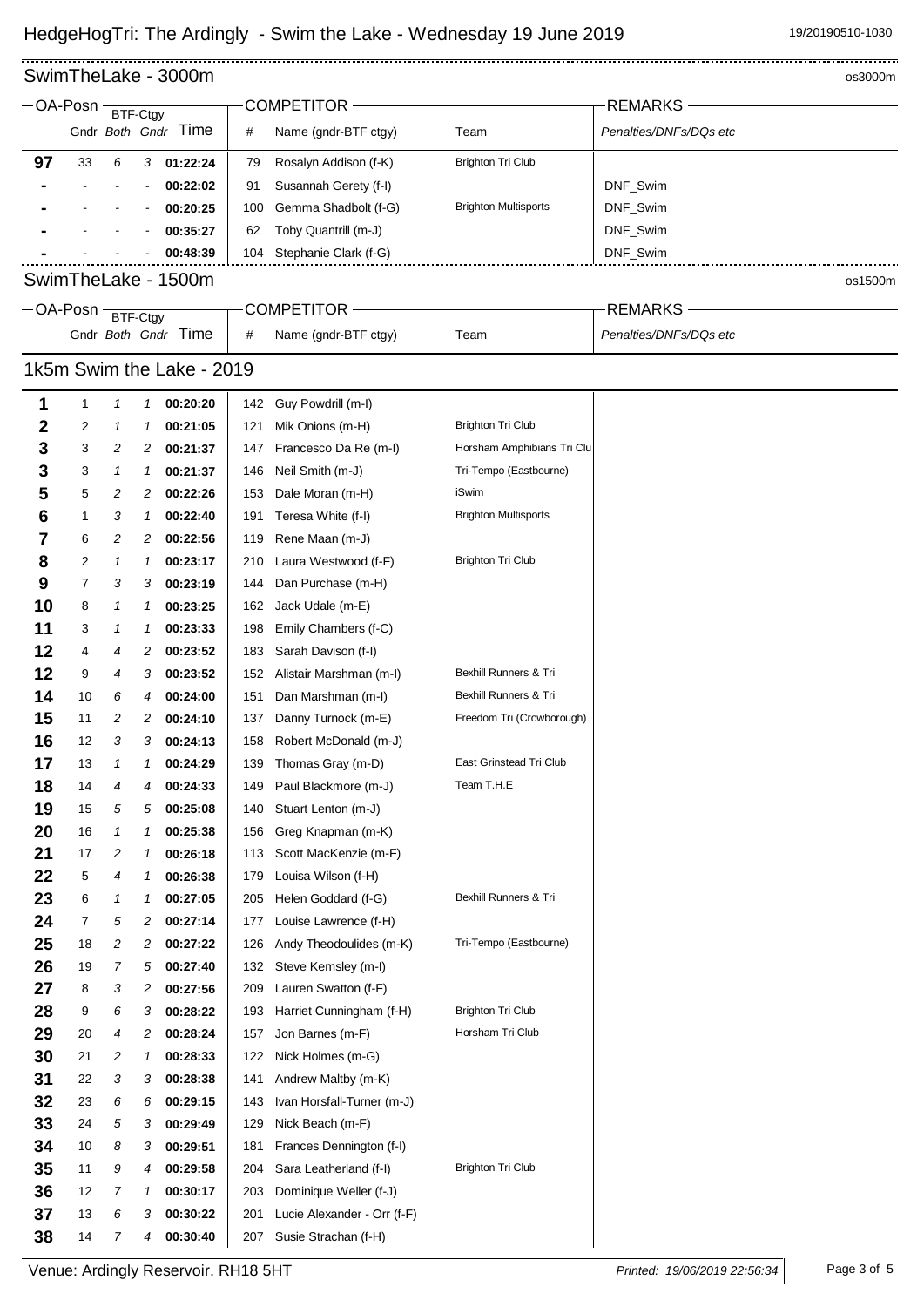.....................

### 

# SwimTheLake - 1500m os1500m

|          | OA-Posn  |          | BTF-Ctgy       |                      |            | COMPETITOR -                               |                               | <b>REMARKS</b>         |
|----------|----------|----------|----------------|----------------------|------------|--------------------------------------------|-------------------------------|------------------------|
|          |          |          |                | Gndr Both Gndr Time  | #          | Name (gndr-BTF ctgy)                       | Team                          | Penalties/DNFs/DQs etc |
| 39       | 25       | 3        | $\overline{c}$ | 00:30:50             | 125        | Jonathan Howgill (m-G)                     |                               |                        |
| 40       | 26       | 3        | 3              | 00:30:53             | 134        | Andy Marks (m-E)                           | Tri-Tempo (Eastbourne)        |                        |
| 41       | 27       | 1        | 1              | 00:30:56             | 120        | Simon Button (m-L)                         |                               |                        |
| 42       | 28       | 4        | 4              | 00:31:01             | 138        | Neil Kempshall (m-K)                       |                               |                        |
| 43       | 29       | 5        | 5              | 00:31:10             | 150        | Kevin Battell (m-K)                        | Freedom Tri (Crowborough)     |                        |
| 44       | 15       | 2        | 1              | 00:31:20             | 206        | Frances Burnham (f-L)                      | Bexhill Runners & Tri         |                        |
| 45       | 16       | 7        | 4              | 00:31:24             | 197        | Katie Whittington (f-F)                    | <b>Steyning Athletic Club</b> |                        |
| 46       | 30       | 10       | 6              | 00:31:36             | 251        | Russell Scullion (m-I)                     |                               |                        |
| 47       | 31       | 8        | 7              | 00:31:50             | 133        | Matt Daly (m-J)                            | Tri-Tempo (Eastbourne)        |                        |
| 48       | 17       | 9        | 2              | 00:31:56             | 168        | Helen Gray (f-J)                           |                               |                        |
| 49       | 32       | 6        | 6              | 00:32:02             | 136        | Nick Beeston (m-K)                         |                               |                        |
| 50       | 18       | 2        | 1              | 00:32:14             | 173        | Hazel Jowett (f-D)                         |                               |                        |
| 51       | 33       | 4        | 3              | 00:32:38             | 154        | Daniel Frisby (m-G)                        |                               |                        |
| 52       | 19       | 8        | 5              | 00:32:39             | 185        | Casey Floyd Green (f-H)                    | Mid Sussex Tri Club           |                        |
| 53       | 34       | 10       | 8              | 00:32:41             | 124        | Darren Johnson (m-J)                       |                               |                        |
| 54       | 35       | 11       | 7              | 00:32:46             | 160        | Peter Barnaby (m-I)                        |                               |                        |
| 55       | 20       | 8        | 5              | 00:33:02             | 176        | Anastasiya Khomutova (f-F)                 | Tri-Tempo (Eastbourne)        |                        |
| 56       | 21       | 9        | 6              | 00:33:09             | 200        | Sarah Connop (f-F)                         |                               |                        |
| 57       | 36       | 9        | 4              | 00:33:10             | 112        | Michael Wink (m-H)                         |                               |                        |
| 58       | 37       | 7        | 7              | 00:33:22             | 123        | lan Weston (m-K)                           | Tri-Tempo (Eastbourne)        |                        |
| 59       | 38       | 11       | 9              | 00:33:27             | 159        | Tim Cox (m-J)                              | Bexhill Runners & Tri         |                        |
| 60       | 22       | 10       | 7              | 00:33:41             | 202        | Charlotte White (f-F)                      | Horsham Tri Club              |                        |
| 61       | 39       | 12       | 10             | 00:33:43             | 148        | Lee Bourne (m-J)                           |                               |                        |
| 62       | 23       | 10       | 6              | 00:33:52             | 196        | Isabel Konrad (f-H)                        |                               |                        |
| 63       | 24       | 13       | 3              | 00:34:01             | 182        | Tamsin Turnbull (f-J)                      |                               |                        |
| 64       | 40       | 8        | 8              | 00:34:06             | 114        | Roger James (m-K)                          | Horsham Tri Club              |                        |
| 65       | 25       | 12       | 5              | 00:34:38             | 178        | Justine Ridgway (f-I)                      |                               |                        |
| 66       | 41       | 13       | 8              | 00:34:41             | 155        | Stuart Strachan (m-l)                      | <b>Brighton Tri Club</b>      |                        |
| 67       | 26       | 14       | 6              | 00:34:50             | 167        | Rosalind Clarke (f-I)                      |                               |                        |
| 68       | 42       | 14       | 11             | 00:35:08             | 117        | Adam Gray (m-J)                            |                               |                        |
| 69       | 27       | 9        | 1              | 00:35:16             | 186        | Julie Reason (f-K)                         |                               |                        |
| 70       | 28       | 15       | 4              | 00:35:27             | 175        | Julie Lile (f-J)                           |                               |                        |
| 71       | 43       | 11       | 5              | 00:35:46             | 145        | Kevin Mould (m-H)                          |                               |                        |
| 72       | 44       | 16       | 12             | 00:36:41             | 130        | Philip Long (m-J)                          | Tri-Tempo (Eastbourne)        |                        |
| 73       | 29       | 3        | 2              | 00:37:01             | 188        | Judith Carder (f-L)                        | <b>Brighton Tri Club</b>      |                        |
| 74       | 30       | 12       | 7              | 00:37:10             | 163        | Debbie Sheridan (f-H)                      |                               |                        |
| 75       | 31       | 4        | 3              | 00:39:52             | 192        | Valerie Barnes (f-L)                       | <b>Brighton Multisports</b>   |                        |
| 76       | 32       | 15       | 7              | 00:41:03             | 174        | Margarita Bromberg (f-I)                   |                               |                        |
| 77       | 33       | 5        | 4              | 00:41:56             | 194        | Jane Chadwick (f-L)                        |                               |                        |
| 78       | 34       | 13       | 8              | 00:42:22             | 164        | Lucy Dann (f-H)                            |                               |                        |
| 79       | 45       | 17       | 13             | 00:42:42             | 161        | Matthew Masham (m-J)                       | Mid Sussex Tri Club           |                        |
| 80<br>81 | 35       | 6        | 5              | 00:43:05             | 166        | Maureen Martin-Bobin (f-L)                 |                               |                        |
| 82       | 46       | 14<br>18 | 6<br>5         | 00:43:47<br>00:45:42 | 116<br>180 | Wesley Harris (m-H)<br>Josie Darling (f-J) |                               |                        |
| 83       | 36<br>37 | 10       | 2              | 00:46:22             | 184        | Lynn Farrugia (f-K)                        |                               |                        |
| 84       | 38       | 19       | 6              | 00:47:06             | 169        | Sandy Bruno (f-J)                          |                               |                        |
| 85       | 39       | 15       | 9              | 00:49:11             | 250        | Jacqueline Ede (f-H)                       |                               |                        |
|          |          |          |                | 00:23:12             | 195        | Mari-Clare Savage (f-J)                    |                               | DNF_Swim               |
|          |          |          |                |                      |            |                                            |                               |                        |